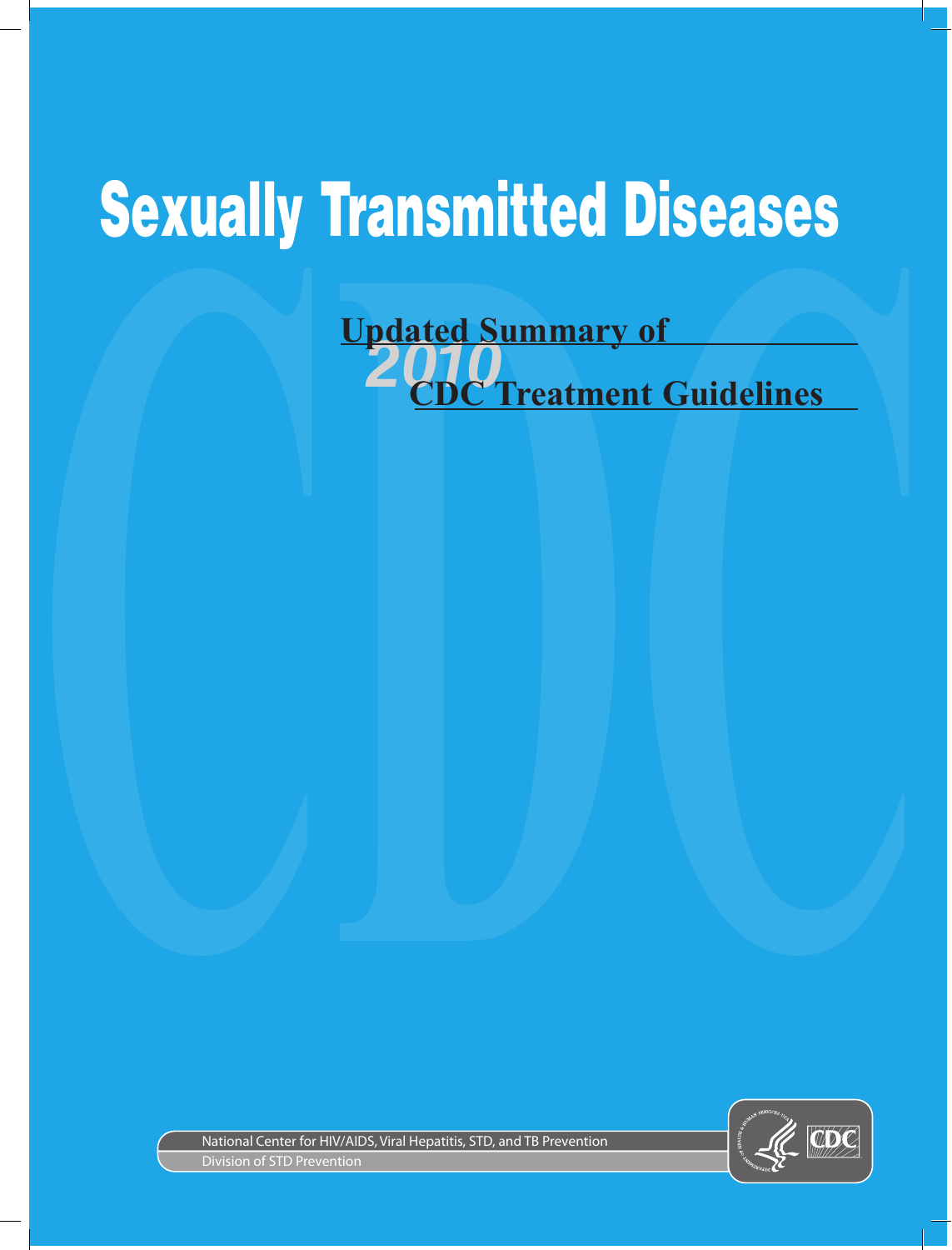## **Sexually Transmitted Diseases:** Updated Summary of 2010 CDC Treatment Guidelines<br>These summary guidelines reflect the August 2012 update to the 2010 CDC Guidelines for Treatment of Sexually Transmitted Diseases. CDC issue

intended as a source of clinical guidance. An important component of STD treatment is partner management. Providers can arrange for the evaluation and treatment of sex partners either directly or with assistance from state departments. Complete guidelines can be viewed online at www.cdc.gov/std/treatment/2010.

| <b>DISEASE</b>                                                                                         | <b>RECOMMENDED Rx</b>                                                                                      | <b>DOSE/ROUTE</b>                                                                                                                             | <b>ALTERNATIVES</b>                                                                                                                                     |                          |
|--------------------------------------------------------------------------------------------------------|------------------------------------------------------------------------------------------------------------|-----------------------------------------------------------------------------------------------------------------------------------------------|---------------------------------------------------------------------------------------------------------------------------------------------------------|--------------------------|
| <b>Bacterial Vaginosis</b>                                                                             |                                                                                                            |                                                                                                                                               |                                                                                                                                                         |                          |
| Nonpregnant women                                                                                      | metronidazole oral<br>OR<br>metronidazole gel 0.75% <sup>1</sup><br>OR                                     | 500 mg orally 2x/day for 7 days<br>One 5 g applicator intravaginally 1x/day for 5 days                                                        | $\blacklozenge$ tinidazole 2 g orally 1x/day for 2 days<br>$\blacklozenge$ tinidazole 1 g orally 1x/day for 5 days                                      | <b>OR</b><br><b>OR</b>   |
|                                                                                                        | clindamycin cream $2\%^{1,2}$                                                                              | One 5 g applicator intravaginally at bedtime for 7 days                                                                                       | clindamycin 300 mg orally 2x/day for 7 days<br>clindamycin ovules 100 mg intravaginally at bedtime for 3 days                                           | <b>OR</b>                |
| Pregnancy <sup>3,4</sup>                                                                               | metronidazole oral <sup>1</sup>                                                                            | OR 500 mg orally 2x/day for 7 days or 250 mg orally 3x/day for 7 days                                                                         |                                                                                                                                                         |                          |
|                                                                                                        | clindamycin oral                                                                                           | 300 mg orally 2x/day for 7 days; See complete guidelines for dosing                                                                           |                                                                                                                                                         |                          |
| Cervicitis <sup>5</sup>                                                                                | OR<br>azithromycin<br>doxycycline <sup>6</sup>                                                             | 1 g orally in a single dose<br>100 mg orally 2x/day for 7 days                                                                                |                                                                                                                                                         |                          |
| <b>Chlamydial Infections</b>                                                                           |                                                                                                            |                                                                                                                                               |                                                                                                                                                         |                          |
| Adults, adolescents, and children aged $\geq$ 8 years                                                  | azithromycin<br>doxycycline <sup>6</sup>                                                                   | OR $\vert$ 1 g orally in a single dose<br>100 mg orally 2x/day for 7 days                                                                     | erythromycin base <sup>7</sup> 500 mg orally 4x/day for 7 days<br>erythromycin ethylsuccinate <sup>8</sup> 800 mg orally 4x/day for 7 days              | <b>OR</b><br><b>OR</b>   |
|                                                                                                        |                                                                                                            |                                                                                                                                               | levofloxacin <sup>9</sup> 500 mg orally 1x/day for 7 days                                                                                               | <b>OR</b>                |
| Pregnancy <sup>3</sup>                                                                                 | azithromycin <sup>10</sup>                                                                                 | OR $\vert$ 1 g orally in a single dose                                                                                                        | ofloxacin <sup>9</sup> 300 mg orally 2x/day for 7 days<br>erythromycin base <sup>7,11</sup> 500 mg orally $4x/day$ for 7 days                           | <b>OR</b>                |
|                                                                                                        | amoxicillin                                                                                                | 500 mg orally 3x/day for 7 days                                                                                                               | erythromycin base 250 mg orally 4x/day for 14 days                                                                                                      | <b>OR</b>                |
|                                                                                                        |                                                                                                            |                                                                                                                                               | erythromycin ethylsuccinate 800 mg orally 4x/day for 7 days<br>erythromycin ethylsuccinate 400 mg orally 4x/day for 14 days                             | <b>OR</b>                |
| Children (<45 kg): urogenital, rectal                                                                  | erythromycin base <sup>12</sup> or ethylsuccinate                                                          | 50 mg/kg/day orally (4 divided doses) daily for 14 days                                                                                       |                                                                                                                                                         |                          |
| Neonates: ophthalmia neonatorum, pneumonia                                                             | erythromycin base <sup>12</sup> or ethylsuccinate                                                          | 50 mg/kg/day orally (4 divided doses) daily for 14 days<br>250 mg IM in a single dose                                                         |                                                                                                                                                         |                          |
| Epididymitis <sup>13,14</sup>                                                                          | ceftriaxone<br><b>PLUS</b><br>doxycycline                                                                  | 100 mg orally 2x/day for 10 days                                                                                                              |                                                                                                                                                         |                          |
| For acute epididymitis most likely<br>due to enteric organisms or with<br>negative GC culture or NAAT: | levofloxacin<br><b>OR</b>                                                                                  | 500 mg orally 1x/day for 10 days                                                                                                              |                                                                                                                                                         |                          |
| <b>Genital Herpes Simplex</b>                                                                          | ofloxacin                                                                                                  | 300 mg orally 2x/day for 10 days                                                                                                              |                                                                                                                                                         |                          |
| First clinical episode of genital herpes                                                               | acyclovir<br>OR.                                                                                           | 400 mg orally $3x/day$ for 7-10 days <sup>16</sup>                                                                                            |                                                                                                                                                         |                          |
|                                                                                                        | acyclovir<br><b>OR</b><br>famciclovir <sup>15</sup><br>OR                                                  | 200 mg orally $5x/day$ for 7-10 days <sup>16</sup><br>250 mg orally $3x/day$ for 7-10 days <sup>16</sup>                                      |                                                                                                                                                         |                          |
|                                                                                                        | valacyclovir <sup>15</sup>                                                                                 | 1 g orally $2x/day$ for 7-10 days <sup>16</sup>                                                                                               |                                                                                                                                                         |                          |
| Episodic therapy for recurrent genital herpes                                                          | acyclovir<br>OR.<br>acyclovir<br><b>OR</b>                                                                 | 400 mg orally 3x/day for 5 days<br>800 mg orally 2x/day for 5 days                                                                            |                                                                                                                                                         |                          |
|                                                                                                        | acyclovir<br><b>OR</b>                                                                                     | 800 mg orally 3x/day for 2 days                                                                                                               |                                                                                                                                                         |                          |
|                                                                                                        | famciclovir <sup>15</sup><br><b>OR</b><br>famciclovir <sup>15</sup><br><b>OR</b>                           | 125 mg orally 2x/day for 5 days<br>1000 mg orally $2x/day$ for 1 day <sup>16</sup>                                                            |                                                                                                                                                         |                          |
|                                                                                                        | famciclovir <sup>15</sup><br><b>OR</b><br>valacyclovir <sup>15</sup>                                       | $\blacklozenge$ 500 mg orally once, followed by 250 mg 2x/day for 2 days<br>OR 500 mg orally $2x/day$ for 3 days                              |                                                                                                                                                         |                          |
|                                                                                                        | valacyclovir <sup>15</sup>                                                                                 | 1 g orally 1x/day for 5 days                                                                                                                  |                                                                                                                                                         |                          |
| Suppressive therapy <sup>17</sup> for recurrent genital herpes                                         | acyclovir<br>famciclovir <sup>15</sup><br>OR.                                                              | OR $\vert$ 400 mg orally 2x/day<br>$250$ mg orally $2x/day$                                                                                   |                                                                                                                                                         |                          |
|                                                                                                        | valacyclovir <sup>15</sup>                                                                                 | OR 500 mg orally once a day<br>1 g orally once a day                                                                                          |                                                                                                                                                         |                          |
| Recommended regimens for episodic infection in                                                         | valacyclovir <sup>15</sup><br>acyclovir                                                                    | OR $\vert$ 400 mg orally 3x/day for 5-10 days                                                                                                 |                                                                                                                                                         |                          |
| persons with HIV infection                                                                             | famciclovir <sup>15</sup><br>valacyclovir <sup>15</sup>                                                    | OR 500 mg orally $2x/day$ for 5-10 days<br>1 g orally 2x/day for 5-10 days                                                                    |                                                                                                                                                         |                          |
| Recommended regimens for daily suppressive                                                             | acyclovir                                                                                                  | OR $\vert$ 400-800 mg orally 2-3x/day                                                                                                         |                                                                                                                                                         |                          |
| therapy in persons with HIV infection                                                                  | famciclovir <sup>15</sup><br>valacyclovir <sup>15</sup>                                                    | OR 500 mg orally $2x/day$<br>500 mg orally $2x/day$                                                                                           |                                                                                                                                                         |                          |
| <b>Genital Warts<sup>18</sup></b>                                                                      | <b>Patient Applied</b>                                                                                     |                                                                                                                                               |                                                                                                                                                         |                          |
| (Human Papillomavirus)                                                                                 | podofilox 0.5% <sup>15</sup> solution or gel<br><b>OR</b><br>imiquimod 5% <sup>15</sup> cream<br><b>OR</b> | Apply to visible warts 2x/day for 3 days, rest 4 days, 4 cycles max.<br>Apply once h.s., wash off after 6-10 hours 3x/week QOD, 16 weeks max. |                                                                                                                                                         |                          |
| External genital and perianal warts                                                                    | $\blacklozenge$ sinecatechins 15% ointment <sup>2,15</sup><br><b>Provider Administered</b>                 | Apply 3x/day, 16 weeks max; See complete CDC guidelines.                                                                                      |                                                                                                                                                         |                          |
|                                                                                                        | <b>OR</b><br>Cryotherapy                                                                                   |                                                                                                                                               |                                                                                                                                                         |                          |
|                                                                                                        | podophyllin resin 10%-25% <sup>15</sup><br><b>OR</b><br>trichloroacetic acid or bichloroacetic             | Apply small amount, dry, wash off in 1-4 hours. Repeat weekly if necessary                                                                    | Intralesional interferon<br>Laser surgery                                                                                                               | <b>OR</b>                |
|                                                                                                        | acid 80%-90%<br><b>OR</b><br>surgical removal                                                              | Apply small amount, dry, apply weekly if necessary                                                                                            |                                                                                                                                                         |                          |
| $\star$ Gonococcal Infections <sup>19</sup>                                                            |                                                                                                            |                                                                                                                                               |                                                                                                                                                         |                          |
| Adults, adolescents, and children >45 kg:                                                              | ceftriaxone<br>OR.                                                                                         | $\triangle$ 250 mg IM in a single dose                                                                                                        | cefixime <sup>20</sup> 400 mg orally in a single dose<br>azithromycin <sup>10</sup> 1 g orally in a single dose                                         | <b>PLUS</b><br><b>OR</b> |
| urogenital, rectal                                                                                     |                                                                                                            |                                                                                                                                               | doxycycline <sup>6</sup> 100 mg 2x/day for 7 days<br>test-of-cure                                                                                       | <b>PLUS</b>              |
|                                                                                                        | <b>PLUS</b><br>OR                                                                                          | 1 g orally in a single dose                                                                                                                   | If the patient has severe cephalosporin allergy:                                                                                                        |                          |
|                                                                                                        | azithromycin <sup>6</sup><br>doxycycline <sup>9</sup>                                                      | 100 mg orally 2x/day for 7 days                                                                                                               | azithromycin 2 g orally in a single dose                                                                                                                | <b>PLUS</b>              |
| $\blacklozenge$ Pharyngeal <sup>21</sup>                                                               | ceftriaxone                                                                                                | 250 mg IM in a single dose                                                                                                                    | test-of-cure                                                                                                                                            |                          |
|                                                                                                        | <b>PLUS</b>                                                                                                |                                                                                                                                               |                                                                                                                                                         |                          |
|                                                                                                        | azithromycin <sup>6</sup><br><b>OR</b>                                                                     | 1 g orally in a single dose                                                                                                                   |                                                                                                                                                         |                          |
| Pregnancy <sup>3</sup>                                                                                 | doxycycline <sup>9</sup><br>See complete CDC guidelines.                                                   | 100 mg orally 2x/day for 7 days                                                                                                               |                                                                                                                                                         |                          |
| Adults and adolescents: conjunctivitis                                                                 | ceftriaxone                                                                                                | 1 g IM in a single dose, irrigate infected eye with saline solution once                                                                      |                                                                                                                                                         |                          |
| Children $(545 \text{ kg})$ : urogenital, rectal, pharyngeal                                           | ceftriaxone <sup>22</sup>                                                                                  | $\triangle$ 125 mg IM in a single dose                                                                                                        |                                                                                                                                                         |                          |
| Lymphogranuloma venereum                                                                               | doxycycline <sup>6</sup>                                                                                   | 100 mg orally 2x/day for 21 days                                                                                                              | erythromycin base 500 mg orally 4x/day for 21 days                                                                                                      |                          |
| <b>Nongonococcal Urethritis (NGU)</b>                                                                  | azithromycin <sup>10</sup><br>doxycycline <sup>6</sup>                                                     | OR $\vert$ 1 g orally in a single dose<br>100 mg orally 2x/day for 7 days                                                                     | erythromycin base <sup>7</sup> 500 mg orally 4x/day for 7 days<br>erythromycin ethylsuccinate <sup>8</sup> 800 mg orally 4x/day for 7 days              | <b>OR</b><br><b>OR</b>   |
|                                                                                                        |                                                                                                            |                                                                                                                                               | levofloxacin 500 mg 1x/day for 7 days                                                                                                                   | <b>OR</b>                |
| Recurrent NGU <sup>3,23,24</sup>                                                                       | metronidazole <sup>25</sup>                                                                                | OR $\vert$ 2 g orally in a single dose                                                                                                        | ofloxacin 300 mg $2x/day$ for 7 days                                                                                                                    |                          |
|                                                                                                        | tinidazole<br>azithromycin (if not used for initial episode)                                               | PLUS 2 g orally in a single dose<br>1 g orally in a single dose                                                                               |                                                                                                                                                         |                          |
| <b>Pediculosis Pubis</b>                                                                               | permethrin 1% cream rinse<br>OR                                                                            | Apply to affected area, wash off after 10 minutes                                                                                             | malathion 0.5% lotion, applied 8-12 hrs then washed off                                                                                                 | OR                       |
|                                                                                                        | pyrethrins with piperonyl butoxide                                                                         | Apply to affected area, wash off after 10 minutes                                                                                             | ivermectin 250 µg/kg, orally repeated in 2 weeks                                                                                                        |                          |
| <b>Pelvic Inflammatory</b>                                                                             | l. ceftriaxone<br>doxycycline                                                                              | PLUS 250 mg IM in a single dose<br>100 mg orally 2x/day for 14 days                                                                           |                                                                                                                                                         |                          |
| Disease <sup>13</sup>                                                                                  | WITH OR WITHOUT<br>metronidazole                                                                           | 500 mg orally 2x/day for 14 days                                                                                                              |                                                                                                                                                         |                          |
|                                                                                                        | 2. cefoxitin                                                                                               | PLUS 2 g IM in a single dose and probenecid, 1 g, orally administered concurrently in a single dose                                           |                                                                                                                                                         |                          |
|                                                                                                        | doxycycline                                                                                                | 100 mg orally 2x/day for 14 days                                                                                                              |                                                                                                                                                         |                          |
|                                                                                                        | WITH OR WITHOUT<br>metronidazole                                                                           | 500 mg orally 2x/day for 14 days                                                                                                              |                                                                                                                                                         |                          |
|                                                                                                        | 3. Other parenteral third-                                                                                 |                                                                                                                                               |                                                                                                                                                         |                          |
|                                                                                                        | generation cephalosporin (e.g.<br>ceftizoxime or cefotaxime)                                               |                                                                                                                                               |                                                                                                                                                         |                          |
|                                                                                                        | doxycycline<br>PLUS                                                                                        | 100 mg orally 2x/day for 14 days                                                                                                              |                                                                                                                                                         |                          |
|                                                                                                        | WITH OR WITHOUT<br>metronidazole                                                                           | 500 mg orally 2x/day for 14 days                                                                                                              |                                                                                                                                                         |                          |
|                                                                                                        |                                                                                                            | Alternative oral regimens are listed in CDC's 2010 STD Treatment Guidelines.                                                                  |                                                                                                                                                         |                          |
| <b>Scabies</b>                                                                                         | permethrin 5% cream<br>OR.<br>ivermectin                                                                   | Apply to all areas of body from neck down, wash off after 8-14 hours<br>$200 \mu g/kg$ orally, repeated in 2 weeks                            | lindane $1\frac{96^{26,27}}{2}$ 1 oz. of lotion or 30 g of cream, applied thinly to all<br>areas of the body from the neck down, wash off after 8 hours |                          |
| <b>Syphilis</b>                                                                                        |                                                                                                            |                                                                                                                                               |                                                                                                                                                         |                          |
| Primary, secondary, or early latent <1 year                                                            | benzathine penicillin G                                                                                    | 2.4 million units IM in a single dose                                                                                                         | doxycycline <sup>6,28</sup> 100 mg $2x/day$ for 14 days<br>tetracycline <sup>6,28</sup> 500 mg orally $4x/day$ for 14 days                              | <b>OR</b>                |
| Latent >1 year, latent of unknown duration                                                             | benzathine penicillin G                                                                                    | 2.4 million units IM in 3 doses each at 1 week                                                                                                | doxycycline <sup>6,28</sup> 100 mg $2x/day$ for 28 days                                                                                                 | <b>OR</b>                |
| Pregnancy <sup>3</sup>                                                                                 | See complete CDC guidelines.                                                                               | intervals (7.2 million units total)                                                                                                           | tetracycline <sup>6,28</sup> 500 mg orally $4x/day$ for 28 days                                                                                         |                          |
| Neurosyphilis                                                                                          | aqueous crystalline penicillin G                                                                           | 3 to 4 million units IV every 4 hours for 10-14 days (18-24 million units/day)                                                                | procaine penicillin G 2.4 MU IM 1x daily                                                                                                                | <b>PLUS</b>              |
| Congenital syphilis                                                                                    | OR<br>aqueous crystalline penicillin G                                                                     | 100,000-150,000 units/kg/day (50,000 units/kg/dose IV every 12 hours)                                                                         | probenecid 500 mg orally 4x/day, both for 10-14 days.                                                                                                   |                          |
|                                                                                                        |                                                                                                            | during the first 7 days of life and every 8 hours thereafter for a total of 10 days                                                           |                                                                                                                                                         |                          |
| Children: primary, secondary, or early latent <1 year                                                  | procaine penicillin G<br>benzathine penicillin G                                                           | 50,000 units/kg/dose IM in a single dose for 10 days<br>50,000 units/kg IM in a single dose (maximum 2.4 million units)                       |                                                                                                                                                         |                          |
| Children: latent >1 year, latent of unknown duration                                                   | benzathine penicillin G                                                                                    | 50,000 units/kg IM for 3 doses at 1 week intervals (maximum total 7.2 million units)                                                          |                                                                                                                                                         |                          |
| <b>Trichomoniasis</b>                                                                                  | metronidazole <sup>25</sup><br>tinidazole <sup>29</sup>                                                    | OR $\vert$ 2 g orally in a single dose<br>2 g orally in a single dose                                                                         | metronidazole <sup>25</sup> 500 mg 2x/day for 7 days                                                                                                    |                          |

- 1. The recommended regimens are equally efficacious.<br>2. These creams are oil-based and may weaken latex condoms and diaphragms. Refer to product labeling for further information.<br>3. Please refer to the complete 2010 CDC Gu
- 
- 
- 
- 
- 4.<br>
5. Existing data do not support the use of topical agents in pregnancy.<br>
5. Consider concurrent treatment for gonococcal infection if prevalence of gonorrhea is >5% (younger age).<br>
6. Should not be administered during
- 
- 
- 
- 9. Contraindicated for pregnant or lactating women.<br>
10. Clinical experience and published studies suggest that azithromycin is safe and effective.<br>
11. Erythromycin estolate is contraindicated during pregnancy.<br>
12. Effec
- 
- 
- 
- 
- 
- 
- 14<br>
For patients with suspected sexually transmitted epiddymittis, close follow-up is essential.<br>
15. No definitive information available on prenatal exposure.<br>
16. Treatment may be extended if healing is incomplete after
- 
- celtinatone is not available.<br>
21. Only certriaxone is recommended for the treatment of pharyngeal infection. Providers should inquire about oral sexual exposure<br>
22. Use with caution in hyperbilirubinemic infants, especia
- 
- 
- 
- 
- 
- 
- 
- 25. Pregnant patients can be treated with 2 g single dose.<br>26. Contraindicated for pregnant or lackting women, or children <2 years of age.<br>27. Do not use after a bath; should not be used by persons who have extensive derm
- Indicates revision from the 2006 CDC Guidelines for the Treatment of Sexually Transmitted Diseases.
- Indicates update from the 2010 CDC Guidelines for the Treatment of Sexually Transmitted Diseases; Indicates update from the 2010 CDC Guidelines for the Treatment of Sexually Transmitted Diseases; see MMWR Morb Mortal Wkly Rep. 2012 Aug 10; 61(31):590-594 for details.